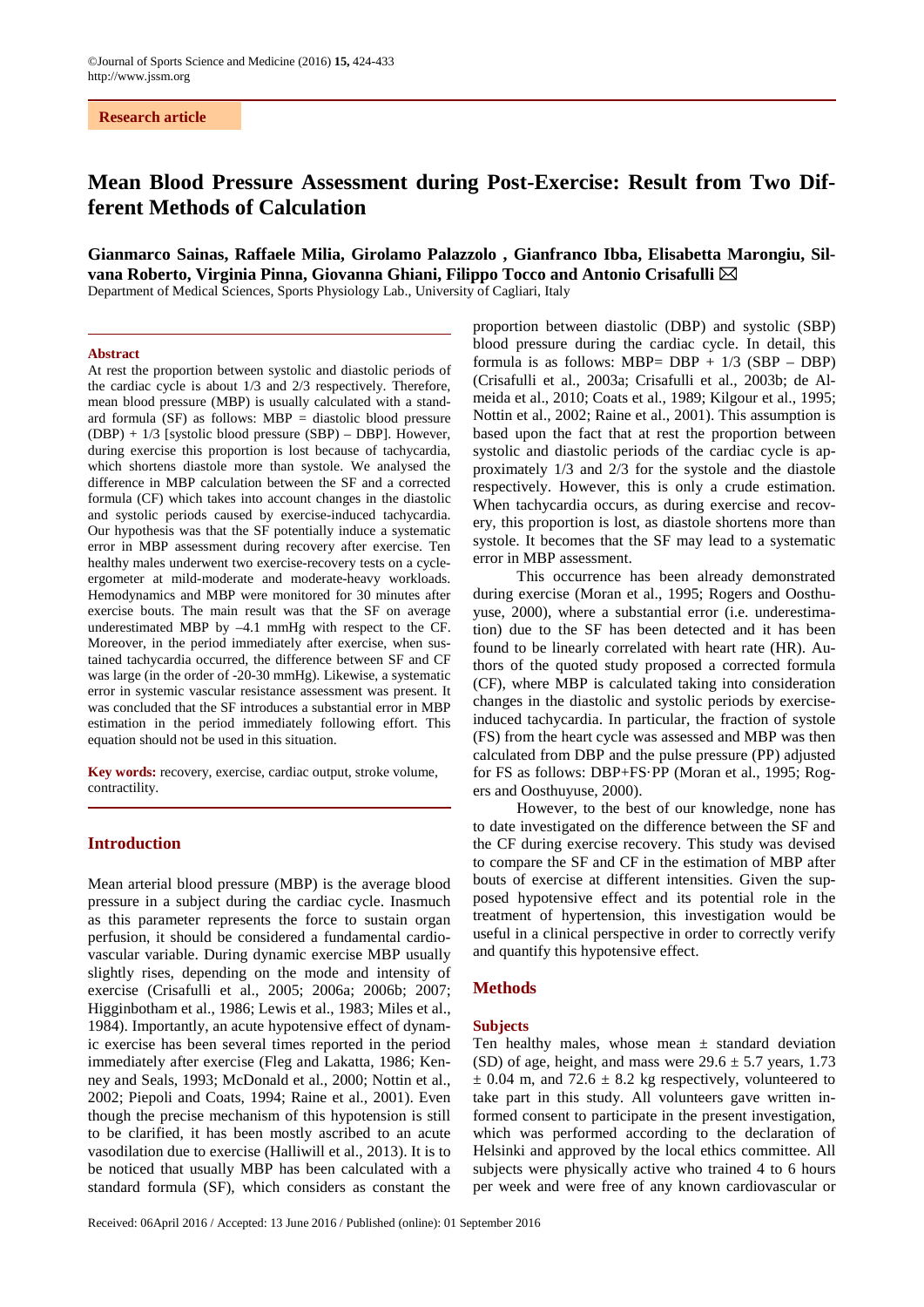pulmonary disease. None of them reported suffering from post-exercise intolerance or hypotension and none was assuming any kind of medication.

## **Experimental design**

Before entering the study, each subject underwent a preliminary incremental test on an electromagneticallybraked cycle-ergometer (CUSTO Med, Ottobrunn, Germany) to assess the workload at anaerobic threshold (Wat) and the maximum workload achievable (Wmax). This test consisted of a linear increase of work load of 20W/min, starting from 20W, at a pedalling frequency of 60 rpm, up to volitional exhaustion (i.e. the point at which the subject was unable to maintain a pedalling rate of at least 50 rpm). Oxygen uptake (VO2) and carbon dioxide output (VCO2) were measured throughout this preliminary test and Wat was determined by using the V-slope method (Beaver et al., 1986). The mean  $\pm$  SD values of maximum HR and Wmax reached were  $195 \pm 4$  bpm and  $248.4 \pm 45.3$  W respectively, while maximum values of VO<sub>2</sub> and VCO<sub>2</sub> were 3.13  $\pm$  0.27 and 4.18  $\pm$  0.31 l·min<sup>-1</sup> respectively. Wat occurred at  $179.6 \pm 24.7$  W (i.e. 72.2%) of Wmax).

In separate days from this preliminary test (the interval was at least 3 days), each subject underwent the following study protocol, randomly assigned to eliminate any order effect:

Recovery after exercise performed above Wat (130%Wat test): this test consisted of a period of three minutes of rest in the upright position seated on the cycleergometer, in order to obtain baseline data; a warm-up of three minutes pedalling at 60 rpm against a resistance of 40W; this period was then followed by exercise, performed against a resistance equivalent to 130% of Wat for 10 minutes or till exhaustion, i.e. the point at which the subject was unable to maintain a pedalling rate of at least 50 rpm. The mean power output and duration of the 130%Wat test were  $233.5 \pm 52.3$  W and  $264.4 \pm 142.4$  s respectively. After the 130%Wmax test, recovery was studied for 30 minutes: three minutes were active recovery pedalling at 60 rpm against 40W, followed by 27 minutes of passive recovery during which the subject remained on the bicycle without moving the legs.

Recovery after exercise performed below Wat (70%Wat test): the same rest-warm-up-exercise-recovery protocol employed in the 130%Wat test was used, but the exercise was performed against a resistance equivalent to 70% of Wat and it always lasted 10 minutes. The mean power output of the 70%Wmax test was  $124.5 \pm 27.9$  W.

A similar protocol was already used to study differences in cardiovascular response after tasks of various intensities (Crisafulli et al., 2006a). In particular, we chose these two exercise intensities to have mildmoderate and moderate-heavy effort intensities. All experiments were conducted between 9 A.M. and 2 P.M. in a temperature-controlled room (room temperature set at 22°C and relative humidity 50%) and were spaced from each other by at least three days. Subjects had a light meal at least two hours before exercising.

### **Hemodynamic measurements**

Hemodynamic parameters during the recovery sessions of the 130%Wat and the 70%Wat tests were collected by means of an impedance cardiograph (NCCOM 3, BoMed Inc., Irvine, CA), a device which allows continuous noninvasive cardiodynamic measuring during rest, exercise, and recovery. This method has been employed in similar studies dealing with hemodynamics during exercise and recovery (Crisafulli et al., 2000; 2003a; 2004; 2006a; 2006b; 2007; Kilgour et al., 1995; Miles et al., 1984; Moore et al., 1992; Richard et al., 2001; Takahashi and Miyamoto, 1998). This technique assumes that, when an electrical current circulates through the thorax, the pulsatile aortic blood flow induces a proportional fluctuation in electrical conductivity. Therefore, changes in thoracic electrical impedance during systole are representative of stroke volume (SV) (Bernestein, 1986). Our group has previously used the impedance method in similar experimental setting in order to evaluate hemodynamics during recovery following submaximal, maximal, and supramaximal exercise and detailed descriptions of its rationale and application can be found in these reports (Crisafulli et al., 2003b; 2004; 2006a; 2007; 2011). Briefly, NCCOM 3 was connected to the subject by arranging eight commercially available electrodes: two pairs were thoracic and cervical sensing electrodes, while two other pairs were sensing electrodes placed above the cervical and below the thoracic pairs. By means of a digital chart recorder (ADInstruments, PowerLab 8sp, Castle Hill, Australia) NCCOM 3-derived analog traces of electrocardiogram, thorax impedance  $(Z0)$ , and  $Z0$  first derivative  $(dZ/dt)$ were stored and offline cleaned from signals affected by movement and respiratory artifacts. Traces were then analysed offline, paying particular attention to deriving hemodynamic variables only from traces not affected by impedance artifacts. This signal processing procedure has been previously employed and, although time-consuming, it allows the obtaining of reliable and reproducible cardiodynamic data estimation during various kind of exercise and recovery (Crisafulli et al., 2003a; 2003b; 2004; 2006a; 2006b; 2007; 2011). Stroke volume was assessed by using the Sramek-Bernstein equation (Bernestein et al., 1986):

### SV= (VEPT·Z0-1)·dZ/dtmax·VET

where VEPT is the volume of electrical participating tissue and was derived using a nomogram from sex, height, and weight of the subject; Z0 was the thorax impedance measured at the end of cardiac diastole; VET was the left ventricular ejection time, measured as the interval between the beginning and the minimum of the deflection in dZ/dt trace during systole (Crisafulli et al., 2000; Crisafulli et al., 2001). HR was calculated as the reciprocal of the electrocardiogram R-R interval and cardiac output (CO) was obtained by multiplying SV·HR. Also measured were the pre-ejection period (PEP), identified as the time interval between the electrocardiogram Q wave and the beginning of the dZ/dt deflection during systole (Crisafulli et al., 2001), and diastolic time (DT), calculated subtracting the ejection period (ET, i.e. the sum of PEP and VET) from the total cardiac cycle period, assessed as 60/HR (Crisafulli et al., 2000; Marongiu et al., 2013).

Subjects were also connected to a standard manual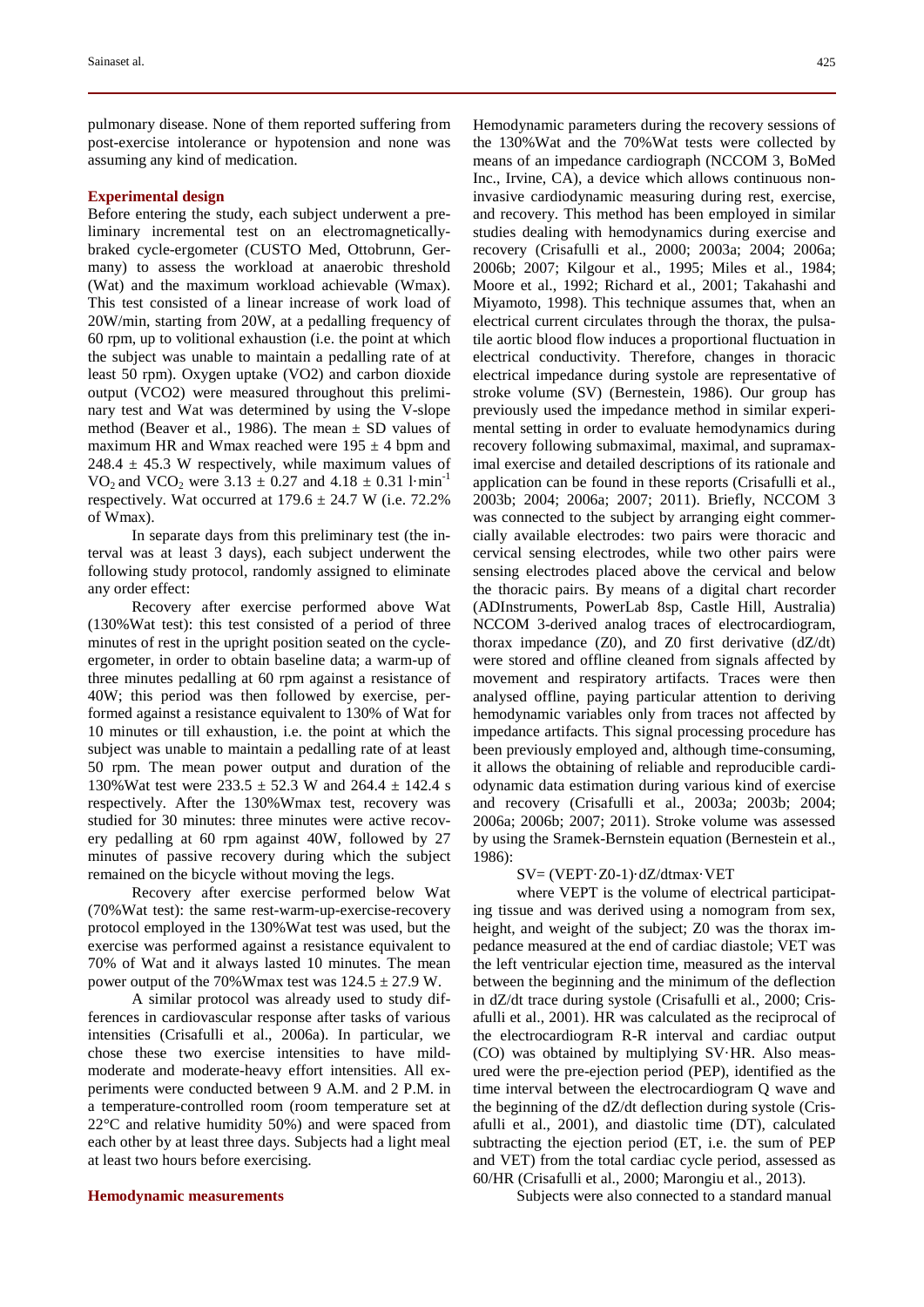sphygmomanometer for SBP and DBP assessment, which was made in the left arm by the same physician throughout all protocol sessions. In order to calculate MBP, both the SF (MBPSF) and the CF (MBPCF) formulas previously described were utilised. Further assessed were systemic vascular resistance (SVR), obtained by multiplying the MBP/CO ratio by 80, where 80 is a conversion factor to change units to standard resistance units. Thus, two measures of SVR were obtained: SVRSF, calculated as MBPSF/CO, and SVRCF, calculated as MBPCF/CO.

### **Data analysis**

Descriptive statistics were performed on each variable to confirm the assumption of normality by means of the Kolmogorov-Smirnov test. The alpha level was set at P<0.05. Difference in absolute hemodynamic values at the third minute of rest preceding the two exercise tests were found out by the paired t test. During post-exercise, cardiovascular parameters were averaged over one minute for the first 5 minutes of recovery (Crisafulli et al., 2003b; 2004; 2006a), and over 5 minutes for the remaining period (i.e. 25 minutes) of recovery. For statistical analysis during recovery, changes from rest values were considered. Comparisons in cardiovascular responses during the recovery phases of the two tests were performed using the two-way ANOVA (factors: intensity of exercise and time) followed by Tukey post-hoc if appropriate. The same statistics were applied to discover differences between MBPSF and MBPCF and between SVRSF and SVRCF during the recovery periods from each test (factors: mode of calculation of the variable and time). Moreover, Bland and Altman statistics (Bland and Altman, 1986) to assess agreement between two methods of measurement were carried out in order to evaluate agreement between the two modes to calculate MBP and SVR. Finally, a leastsquares regression line was fitted to the mean HR versus the differences in MBP and in SVR provided by the two methods of MBP calculation. Correlation was examined using the Pearson correlation coefficient. Statistics were carried out employing commercially available software (Graph-Pad Prism). Significance was set at a P value of <0.05 in all cases.

**Table 1. Mean (±SD) values of hemodynamic data during the rest periods of the 130%Wat and 70% Wat tests respectively.**

| Variable                                            | <b>70% Wat</b>                | 130% Wat   |
|-----------------------------------------------------|-------------------------------|------------|
| HR (bpm)                                            | 78(7)                         | 79 (8)     |
| $SV$ (ml)                                           | 67.5(6.9)                     | 66 (7.9)   |
| $CO (L·min-1)$                                      | 5.2(.5)                       | 5.1(0.6)   |
| DT(s)                                               | .38(.07)                      | .39(.08)   |
| $SBP$ (mmHG)                                        | 119.5(10.1)                   | 116.0(5.1) |
| $DBP$ (mmHg)                                        | 75.5(4.9)                     | 75.5(5.9)  |
| $MBPSF$ (mmHg)                                      | 90.1(6.4)                     | 89(5.7)    |
| <b>MBPCF</b> (mmHg)                                 | 89.5(6.3)                     | 87.8(5.5)  |
| $SVRSF$ (dynes s <sup>-1</sup> cm <sup>-5</sup> )   | 1380.1 (343.7) 1398.3 (410.1) |            |
| $\textbf{SVRCF}$ (dynes $s^{-1}$ cm <sup>-5</sup> ) | 1377.9 (343.7) 1378.2 (388.4) |            |

## **Results**

All subjects completed the study protocol and none of them experienced symptoms of hypotension after the efforts. The Kolmogorov-Smirnov test confirmed that data were normally distributed, and as such deemed appropriate for parametric analysis. Data at rest did not show any significant difference between the two protocol sessions (Table 1).



**Figure 1. Changes from baseline in heart rate (ΔHR, panel A), stroke volume (ΔSV, panel B), and cardiac output (ΔCO, panel C) during 30 recovery minutes following the 130%Wat and the 70%Wat tests. A horizontal dotted line represents the pre-exercise level.** Values are mean  $\pm$  SD.  $*$  = p<0.05 vs. pre-exercise;  $\dagger$  = p<0.05 vs. corresponding time point of 70%Wat.

Figure 1 shows time courses of HR (panel A), SV (panel B), and CO (panel C) during the 30 min period of recovery after the two tests. Heart rate was increased with respect to baseline during the first minute after the two exercise sessions, with the highest increment reached after the 130% W<sub>at.</sub> Then, HR returned gradually to rest level, without showing any significant difference between the 130% $W_{at}$  and the 70% $W_{at}$  test. This parameter remained higher than rest till the  $25<sup>th</sup>$  minute after the 130% W<sub>at</sub> test, while it returned to baseline at  $20<sup>th</sup>$  minute of recovery after the  $70\%$  W<sub>at</sub> test. SV (panel B) was increased as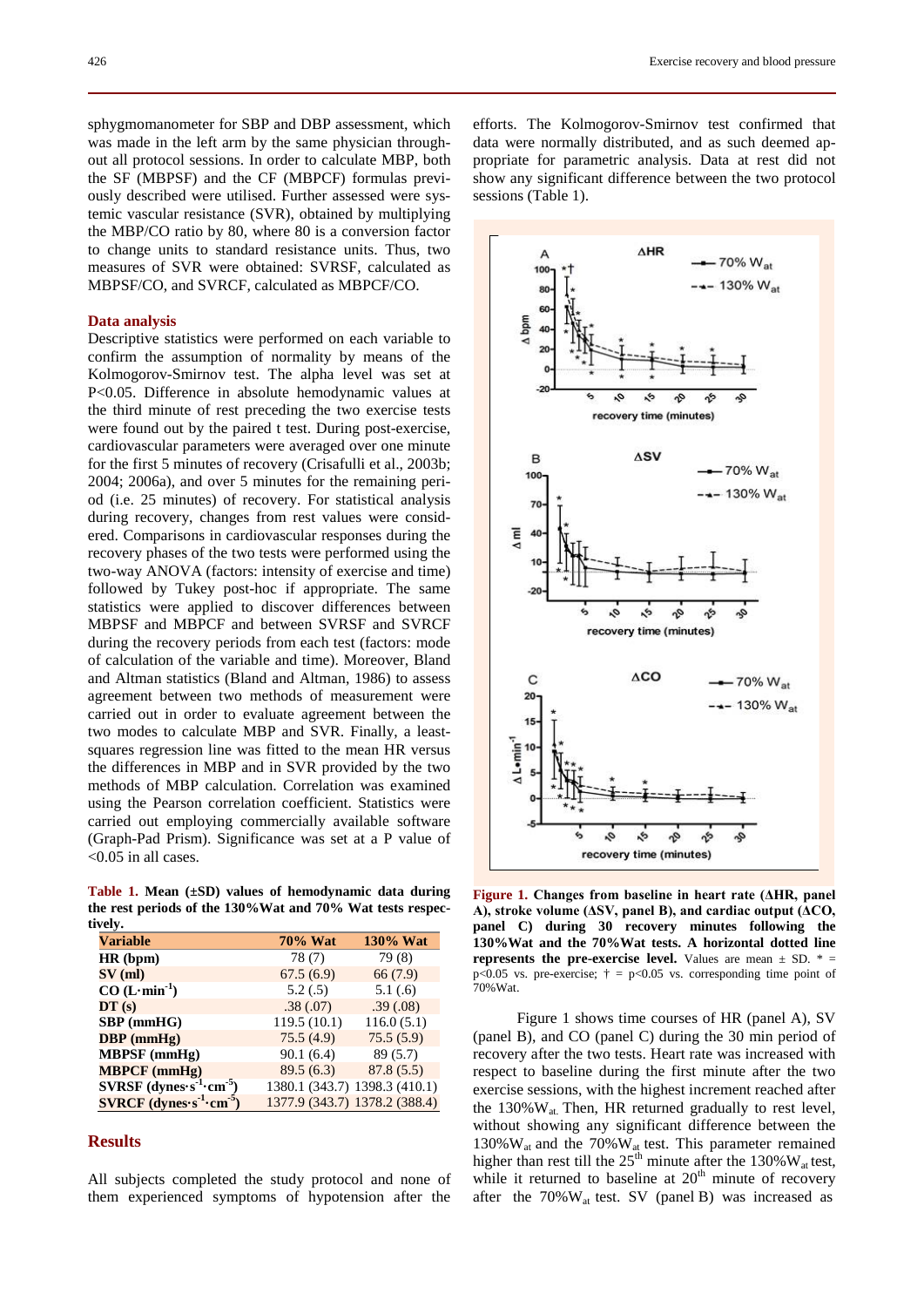

**Figure 2. Changes from baseline in diastolic time (ΔDT, panel A) and ejection time (ΔET, panel B) during 30 recovery minutes following the 130%Wat and the 70%Wat tests. A horizontal dotted line represents the pre-exercise level. Panel C and D** represent the percent of the total cardiac cycle duration of DT and ET. Values are mean  $\pm$  SD. \* = p < 0.05 vs. pre-exercise;  $\dagger$  = p < 0.05 vs. corresponding time point of 70%Wat.

compared to baseline by both tests during the first two minutes of recovery. Afterward, SV decreased to baseline without any difference between tests. CO (panel C) was increased by the exercise bouts without any difference due to effort intensity. However, the increment in CO lasted longer after the 130% $W_{at}$  than after the 70% $W_{at}$  test (i.e. till the  $15<sup>th</sup>$  and the  $5<sup>th</sup>$  minute of recovery respective- $1y)$ .

Figure 2 exhibits the behaviour of DT (panel A) and ET (panel B). In detail, both DT and ET showed an almost identical time course: they decreased with respect to baseline after the two exercise bouts, with the longer decrement after the 130% $W_{at}$  test (till the 25<sup>th</sup> minute of recovery) in comparison with the 70% $W_{at}$  test (till the 15<sup>th</sup> minute of recovery). In addition, Figure 2 shows the DT and ET variations, expressed as percent of the total cardiac cycle duration (panels C and D for recovery after the  $70\%$  W<sub>at</sub> and  $130\%$  W<sub>at</sub> respectively). From panels, it can be gleaned that ET duration accounted to about 75% of the cardiac cycle immediately after the two exercise bouts, while the contribution of DT was reduced to about 25%. During the recovery period both DT and ET gradually approached the 50% of the cardiac cycle time. However, after the  $130\%$  W<sub>at</sub> test, ET remained higher and DT lower as compared to the  $70\%$  W<sub>at</sub> test.

Panel A of Figure 3 illustrates SBP time course. There was no difference in SBP values between the 130% $W_{at}$  and the 70% $W_{at}$  test, even though this variable rose with respect to baseline during the first four minutes of recovery after the  $130\%$  W<sub>at</sub> test, while this increment was present only till the second minute of recovery following the  $70\%$  W<sub>at</sub> test. Statistics did not highlight any variation due to exercise or time in DBP (panel B), although after the  $70\%$ W<sub>at</sub> test this parameter appeared to decrease. Figure 3 also depict MBP time course calculated by the standard formula (panel C) and the corrected formula (panel D). In both cases MBP was increased by exercise bouts with respect to baseline. However, this increment was more evident if the corrected formula was applied. In detail, an increment in the order of 25 mmHg with respect to baseline was detected at the first minute of recovery for  $MBP_{CF}$ , while this increment was only of about 10 mmHg for the  $MBP_{SF}$ . Moreover, the MBP increment lasted longer for  $MBP_{CF}$  than for  $MBP_{SF}$ . When the two MBP measures were directly compared (panels E and F), statistics discovered that the SF systematically underestimated this variable in the two first minutes of recovery as compared to the CF, irrespectively from the exercise workload.

Resulting from the difference in MBP calculation, the reduction in SVR was found more pronounced when the SF was employed in comparison with the CF (Figure 4, panel A and B respectively). This fact became more evident when results from the two formulas were directlycompared (panels C and D for the  $70\%$  W<sub>at</sub> and the  $30\%$  W<sub>at</sub> respectively). In detail, immediately after exercise bouts (i.e. in the first two minutes) SVR was underestimated by the SF.

Upper panels of Figure 5 show results from the Bland-Altman analysis. Panel A demonstrates that the difference between  $MBP_{SF}$  and  $MBP_{CF}$  was on average –4.1 mmHg, with limits of agreement between +10.8 and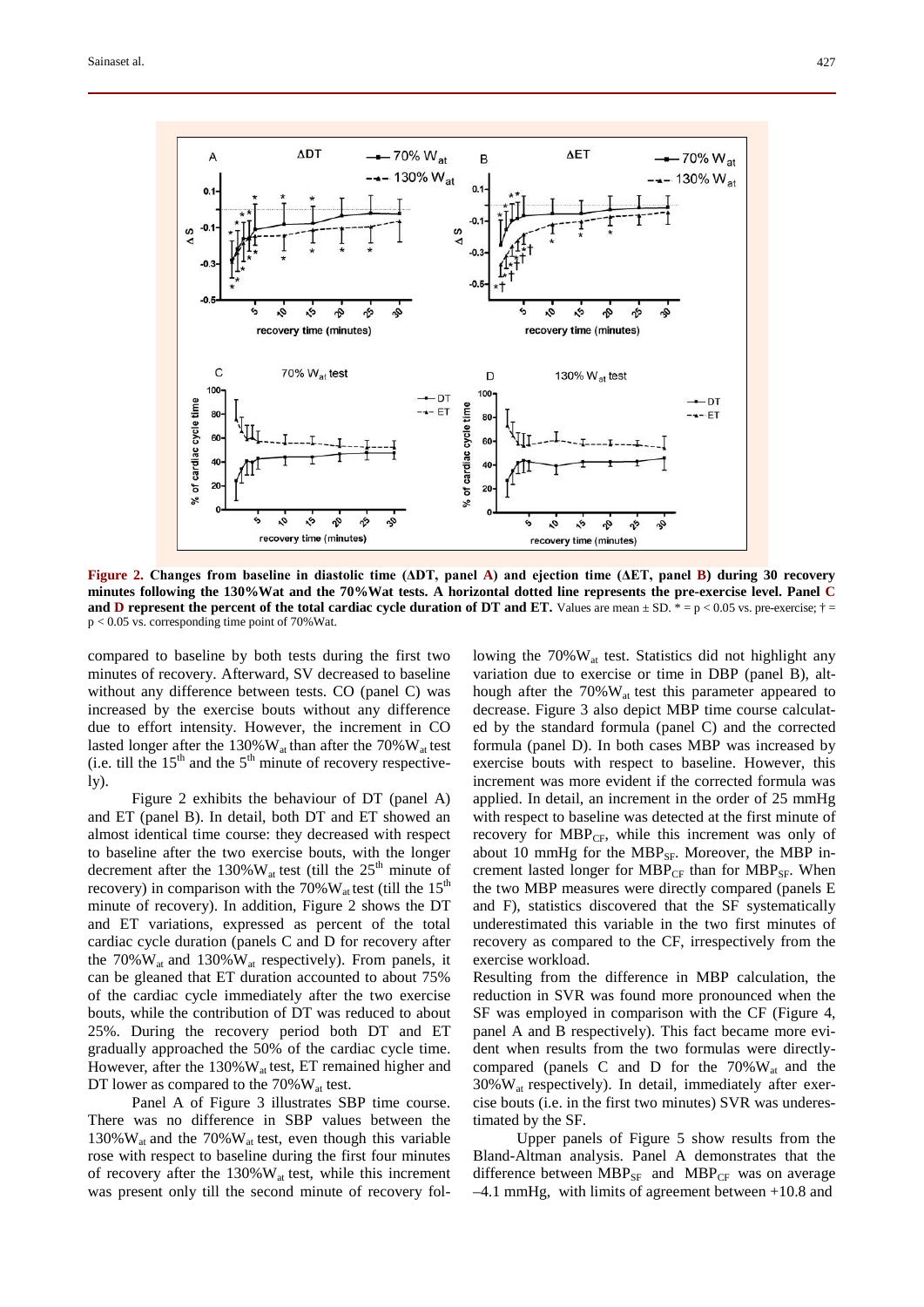

**Figure 3. Changes from baseline in systolic blood pressure (ΔSBP, panel A), diastolic blood pressure (ΔDBP, panel B), mean blood pressure calculated with the standard formula (ΔMBPSF, panel C), and mean blood pressure calculated with the corrected formula (ΔMBPCF, panel D) during 30 recovery minutes following the 130%Wat and the 70%Wat tests. A horizontal dotted line represents the pre-exercise level. Panels E and F illustrate the comparison of the two formulas applied at the same workload.** Values are mean  $\pm$  SD.  $* = p < 0.05$  vs. pre-exercise;  $\ddagger = p < 0.05$  vs. MBPSF.

–19.2 mmHg. Panel B shows that the mean difference between  $\text{SVR}_{\text{SF}}$  and  $\text{SVR}_{\text{CF}}$  was –34.9 dynes∙s<sup>-1</sup>⋅cm<sup>-5</sup>, with limits of agreement between  $+80.8$  and  $-151$  dynes $\cdot$ s<sup>-</sup> <sup>1</sup>·cm<sup>-5</sup>. Finally, panels C and D illustrate results from the linear regression analysis. The differences in MBP (panel C) and SVR (panel D) between values yielded by the two calculation methods were significantly and inversely related to HR, with the more pronounced difference found when HR was at its highest level.

## **Discussion**

The main finding of the present study is that the SF, often employed to calculate mean blood pressure during the recovery from dynamic exercise (Coats et al., 1989; Crisafulli et al., 2003b; de Almeida et al., 2010; Guidry et al., 2006; Kilgour et al., 1995; Nottin et al., 2002; Raine et al., 2001), potentially induces a substantial error in MBP

estimation in the period immediately following exercise. Indeed,  $MBP_{SF}$  was lower in comparison with  $MBP_{CF}$ during the first two minutes of recovery. This difference was in the order of 15-20 mmHg and it was unrelated with the exercise intensity, as demonstrated by the fact that there was no difference in MBP level between the 130% $W_{at}$  and the 70% $W_{at}$  tests. However, after the first few minutes of recovery, the two methods to calculate MBP yielded similar blood pressure estimation, thereby suggesting that they can be used interchangeably. This result seems to indicate that only when substantial tachycardia occurs there is the necessity to take into account the fact that DT shortens more than ET in the cardiac cycle.

In the present investigation, during the first two minutes of recovery ET was about 70-75% of the cardiac cycle total duration (see Figure 2, panel C and D). In this situation HR was on average in the order of 140-150 bpm.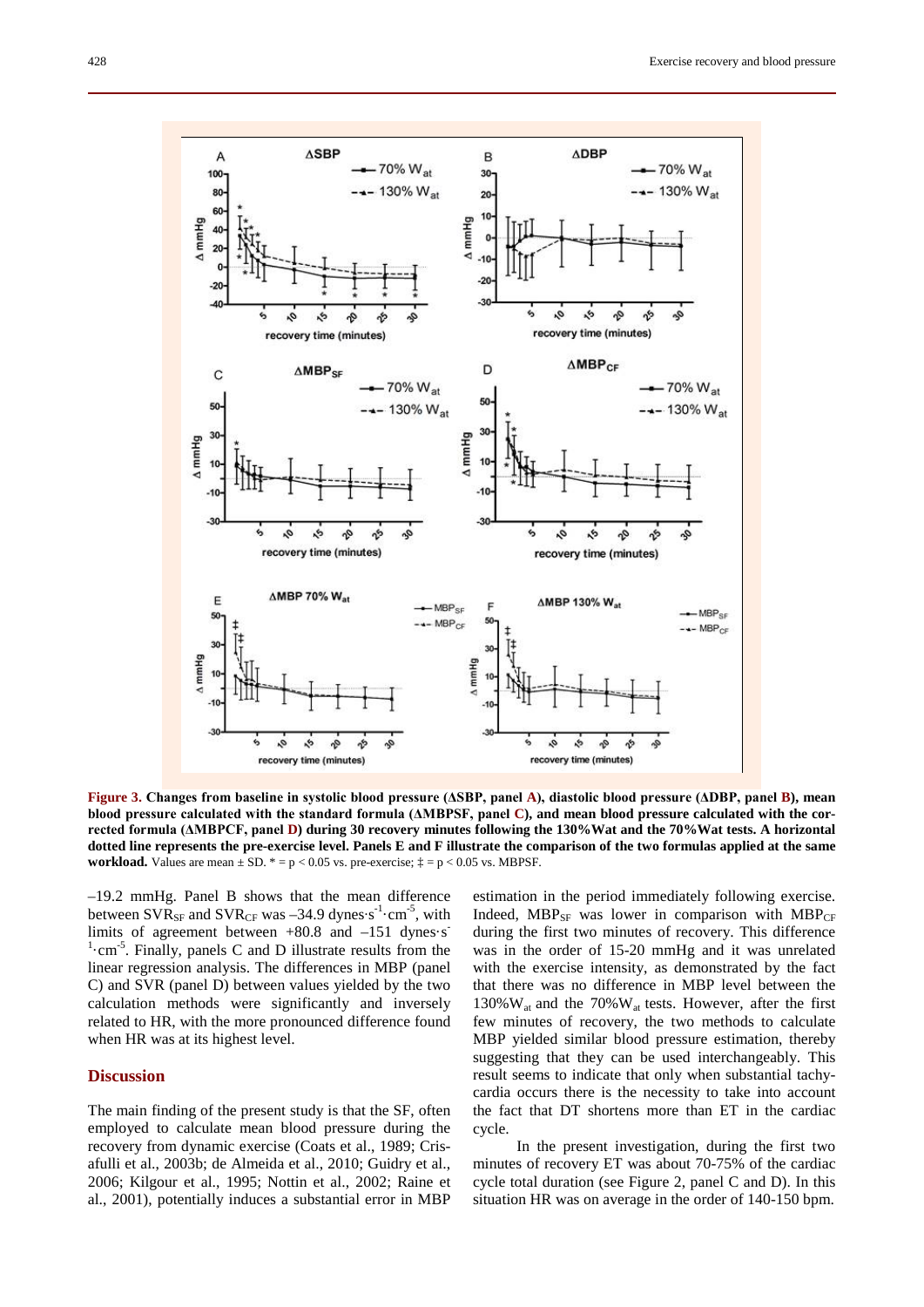

**Figure 4. Changes from baseline in systemic vascular resistance calculated with the standard formula (ΔSVRSF, panel A) and systemic vascular resistance calculated with the corrected formula (ΔSVRCF, panel B) during 30 recovery minutes following the 130%Wat and the 70%Wat tests. A horizontal dotted line represents the pre-exercise level. Panels C and D illustrate the comparison of the two formulas applied at the same workload.** Values are mean  $\pm$  SD.  $* = p < 0.05$  vs. pre-exercise;  $\dagger = p < 0.05$  vs. corresponding time point of 70%Wat;  $\ddagger$  = p < 0.05 vs. SVRSF.

Only when ET was at this level MBP was systematically underestimated by the SF. Then, the contribution of ET in the total cardiac cycle duration gradually decreased to a level close to 50% and the two equations produced similar MBP results. Likewise MBP, SVR were lower if calculated with the SF as compared to the CF in the first minutes immediately after exercise bouts, when ET was at its highest level.

The fact that the higher the HR the wider the difference between methods for MBP calculation also appears looking at results of the linear regression graph (Figure 5, panel C), where differences between the two methods for MBP calculation were plotted with HR.

The Bland-Altman plot reveals that on average the SF underestimated MBP by 4.1 mmHg in comparison with the CF, with limits of agreements between methods laying between  $+10.8$  and  $-19.1$  mmHg. Furthermore, from the Bland and Altman plot it can further gleaned that the higher the MBP the larger the difference between the two methods, thereby reinforcing what previously described and strengthening the concept that results from the SF should be taken with caution in the presence of high blood pressure levels, as immediately after exercise.

As concerns central hemodynamics, the behaviours of SV and CO found in the present investigation were similar to what reported in previous studies dealing with recovery from exercise at various workloads (Crisafulli et al., 2003b; 2004; 2006a). In detail, it is of note that SV did not decrease with respect to baseline after exercise.

This fact is in agreement with the concept that SV is generally well maintained despite the reduction in central venous pressure and cardiac pre-load which normally takes place after exercise when subjects are seated upright (Crisafulli et al., 2003b; 2004; 2006a; Halliwill et al., 2000; 2013; 2014; Kilgour et al., 1995). This phenomenon suggests that mechanisms controlling the cardiovascular apparatus can successfully manage to maintain SV in the face of an impaired pre-load and thanks to the modulation of cardiac inotropism (Crisafulli et al., 2003b; 2004; 2006a; Kilgour et al., 1995). It should be also considered that the reduction in afterload could probably take part in this phenomenon. Another aspect deserving attention is that, while there was no difference in the DT values between the  $130\%$ W<sub>at</sub> and the  $70\%$ W<sub>at</sub> tests, during the first five minutes of recovery ET following the 130% $W_{at}$  was lower than following the 70% $W_{at}$  test. This fact is probably to be ascribed to a more pronounced enhancement in cardiac contractility after the  $130\%$  W<sub>at</sub> test which shortened ET more in this setting in comparison with the  $70\%$  W<sub>at</sub> test. Actually, it is well known that ET is sensible to enhancement in contractility, which shortens this time interval when cardiac pre-load and after-load are kept constant (Crisafulli et al., 2001; Lewis et al., 1977).

Finally, it should be underscored that present data do not highlight any MBP drop after exercise bouts, independently from the equation employed for its calculation. Rather, this parameter was increased immediately after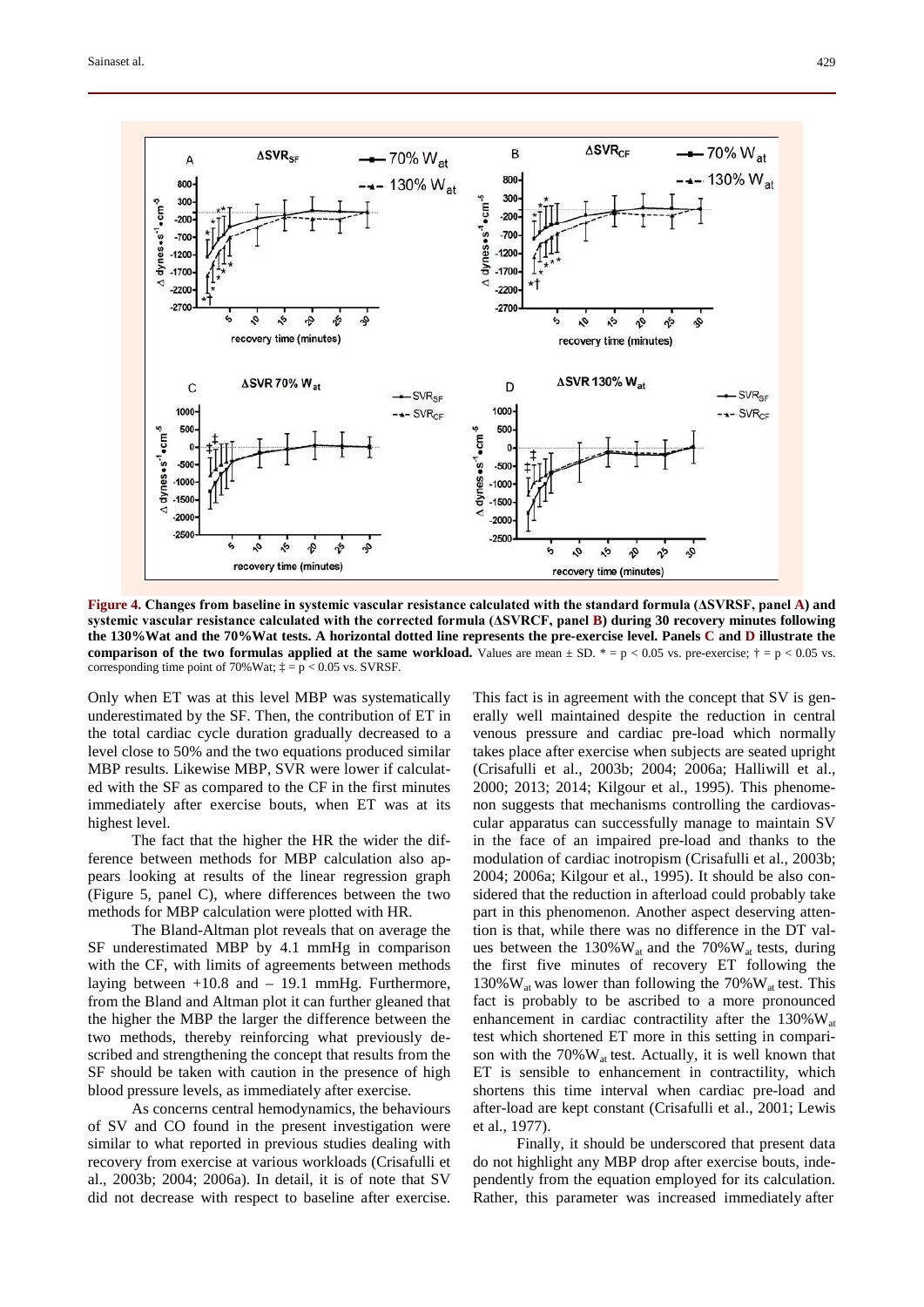

**Figure 5. Bland and Altman plots of the difference between mean blood pressure (MBP, panel A) and systemic vascular resistance (SVR, panel B) calculated with the standard and the corrected formulas. Panels C and D show results of the linear regression statistics applied to HR versus the differences in MBP and in SVR provided by the two methods of MBP calculation.** 

the two exercise tests, to return close to baseline already during the first recovery period. Thus, present findings suggest that exercise bouts did not lead to any significant hypotensive effect in our study population, i.e. physically active healthy males. Nevertheless, this parameter showed the tendency to slightly and gradually decrease (although without any statistical significance) with respect to preexercise level throughout recovery from both exercise tests. This apparent reduction in blood pressure was mainly the effect of the SBP behaviour, which tended to decrease with respect to baseline throughout recovery, reaching significance after the  $70\%$  W<sub>at</sub> test, whereas DBP appeared to be well maintained. Hence, it is conceivable to hypothesise that the hypotensive effect (i.e. MBP reduction) would have been detected if the period of observation was longer. Moreover, the number of subjects enrolled was not large enough to have a sufficient statistical power to discover a blood pressure reduction in the order of 5-10 mmHg, a quantity often reported in the scientific literature dealing with the potential hypotensive effect of exercise (Eicher et al., 2010; Guidry et al., 2006; MacDonald et al., 1999; Piepoli et al., 1993; Raine et al., 2001). However, the present study was not set to investigate on the potential effect of exercise on lowering blood pressure. Rather, our target was to investigate on the difference between two methods of blood pressure calculation. Nevertheless, it should be mentioned that some authors failed to detect any drop in blood pressure below pre-exercise level during recovery after exercise performed at various intensities ranging from submaximal to supramaximal workloads (Carter et al., 1999; Crisafulli et al., 2003b; 2004; 2006a; Johnson et al., 1990; Kilgour et al., 1995; Nottin et al., 2002). Further research is warranted to better clarify this point.

It is also possible that in our investigation we did not observe any hypotensive response because our subjects were healthy and physically active persons who were accustomed to strain and had developed specific adaptations to cardiovascular recovery. This concept is in accordance with reports demonstrating that single or repeated bouts of supramaximal exercise are well tolerated by a population specifically trained for this kind of effort (Crisafulli et al., 2004; 2006a). It is also possible that in our setting the exercise duration was too short to sufficiently stress the cardiovascular system.

As previously stated, our finding of a significant difference in MBP between the SF and the CF during the recovery that immediately followed exercise was most probably to be ascribed to the exercise-induced tachycardia, which shortened diastolic more than systolic time. Hence, a study that systematically compares MBP during exercise employing the two methods is warranted. Actually, given that during exercise the degree of tachycardia is even higher than during recovery, the application of the CF during exercise may be much more important.

## **Limitations of the study**

So far, the Fick and the dye-dilution methods have been considered the "gold standard" for hemodynamic assessment at rest, during exercise and recovery (Warburton et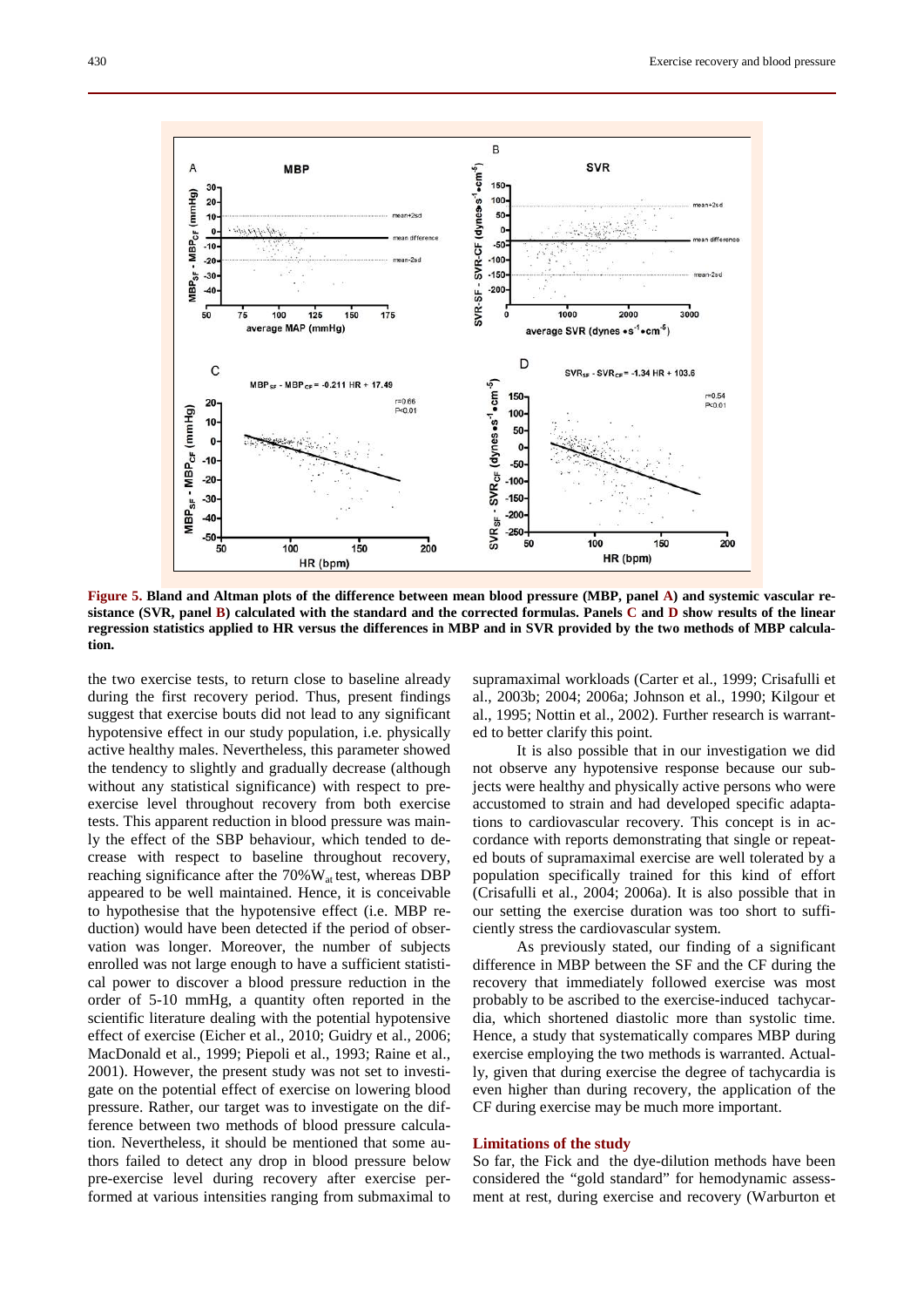al., 1999a). However, both techniques are invasive and potentially dangerous, so that they are not suitable for hemodynamic investigations involving healthy subjects who do not need invasive procedures for clinical purposes. Among non-invasive methods the choice is restricted to re-breathing, Doppler echocardiography, pulsed contour analysis, and impedance cardiography, but none of them has unanimously been considered accurate and reproducible yet. For instance, hemodynamics estimated by the re-breathing method requires the steady-state condition and is affected by errors arising from the difficulty in quantifying the venous-arterial difference in  $CO<sub>2</sub>$  blood contents. This fact limits its usefulness during maximal exercise (Warburton et al., 1999a). On its side, hemodynamic measurements using Doppler Echocardiography is not very easily performed and requires a lot of practice and skilled operators (Warburton et al., 1999b). Further, this method tends to underestimate CO at maximal exercise workloads compared with invasive measures (Warburton et al., 1999b). In the present study we used the impedance method, which likewise the others, suffers from some limitations for exercise application (Warburton et al., 1999b). Probably, the major source of errors in hemodynamic assessment with this technique is that heavy efforts affect impedance traces by generating artefacts due to legs and chest movements. To avoid this problem we have developed a method of impedance traces processing which is shown in detail in previous papers from our Laboratory (Crisafulli et al., 2000; 2003b; 2004). Briefly, visual inspection of recorded signals was performed by a skilled physician, so as to calculate hemodynamic parameters only in the traces in which at least 20% of impedance waveforms were reliable. This method is time-consuming in processing signals, but the results during rest, exercise, and recovery have been demonstrated to be reliable and highly reproducible (Crisafulli et al. 2000, 2003b; 2004). Thus, in our opinion the impedance method can be utilised in study such as the present one paying particular attention to avoid/eliminate artefacts from impedance traces.

Another potential limitation of the present paper is that arterial blood pressure was measured manually by using a standard manual sphygmomanometer. This technique may involve a systemic error compared to automatic devices as it suffers from deficiencies due to poor observer technique, and problems due to poor maintenance of the devices (Pickering, 2003). However, manual manometer is still accepted as the "gold standard" for routine clinical measurement as there is no generally accepted alternative. The most widely advocated candidate are oscillometric devices, which have the advantages of eliminating observer error and mechanical drift. However, the oscillometric method suffers from inherent limitations too, and it cannot become the "gold standard" for clinical measurement (Pickering, 2003). Thus, the standard manual sphygmomanometry is still the "gold standard", providing that attention is paid in its use and employing a standardised approach with trained operators (Sharman and LaGerche, 2015).

## **Conclusion**

In conclusion, the present investigation conducted on healthy, physically active subjects demonstrates that the standard formula, often employed to calculate MBP during the recovery from dynamic exercise, may introduce a substantial error in the MBP estimation in the period immediately following the effort. This equation should not be used in this situation. Instead, the corrected formula, which calculates MBP taking into account the proportion between DBP and SBP during the cardiac cycle, should be employed. A further finding was that, in our population, no significant hypotensive effect was induced by exercise, even though a slight reduction in SBP was detected.

#### **Acknowledgements**

This study was supported by the University of Cagliari and the Italian Ministry of Scientific Research. The authors have no conflicts of interest that are directly relevant to the content of this manuscript.

#### **References**

- Beaver, W.L., Wasserman, K. and Whipp, B.J. (1986) A new method for detecting anaerobic threshold by gas exchange*. Journal of Applied Physiology* **60,** 2020-2027.
- Bernstein, D.P. (1986) A new stroke volume equation for Thoracic Electrical Bioimpedance: Theory and rationale. *Critical Care Medicine* **14,** 904-909.
- Bland, J.M. and Altman, D.J. (1986) Statistical methods for assessing agreement between two methods of clinical measurement. *Lancet* **1,** 307-310.
- Carter III, R., Watenpaugh, D.E., Wasmund, W.L., Wasmund, S.L. and Smith, M.L. (1999) Muscle pump and central command during recovery from exercise in humans. *Journal of Applied Physiology* **87,** 1463-1469.
- Coats, A.J.S., Conway, J., Isea, J.E., Pannarale, G., Sleight, P. and Somers, V.K. (1989) Systemic and forearm vascular resistance changes after upright bicycle exercise in man*. Journal of Physiology* **413,** 289-298.
- Crisafulli, A., Melis, F., Orrù, V., Lener, R., Lai, C., and Concu, A. (2000) Hemodynamics during a postexertional asystolia in a healthy athlete: a case study. *Medicine and Science in Sports & Exercise* **32,** 4-9.
- Crisafulli, A., Melis, F., Orrù, V., Lener, R., Lai, C. and Concu, A. (2001) Impedance cardiography for non invasive assessment of systolic time intervals during exercise. *Sports Medicine Training and Rehabilitation* **10,** 13-27.
- Crisafulli, A., Melis, F., Lai, A.C., Orrù, V., Lai, C. and Concu, A. (2002) Haemodynamics during a complete exercise-induced atrioventricular block. *British Journal of Sports Medicine* **36,** 69-70.
- Crisafulli, A., Scott, A.C., Wensel, R., Davos, C.H., Francis, D.P., Pagliaro, P., Coats, A.J.S., Concu, A. and Piepoli, M.F. (2003a) Muscle metaboreflex-induced increases in stroke volume. *Medicine and Science in Sports & Exercise* **35,** 221-228.
- Crisafulli, A., Orrù, V., Melis, F., Tocco, F. and Concu, A. (2003b) Hemodynamics during active and passive recovery from a single bout of supramaximal exercise. *European Journal of Applied Physiologt* **89,** 209-216.
- Crisafulli, A., Carta, C., Melis, F., Tocco, F., Frongia, F., Santoboni, U.M., Pagliaro, P. and Concu, A. (2004) Hemodynamic responses following intermittent supramaximal exercise in athletes. *Experimental Physiology* **89,** 665-674.
- Crisafulli, A.**,** Melis, F., Tocco, F., Santoboni, U.M., Frongia, F., Carta, C., Caddeo, M., and Concu, A. (2005) Anaerobic Threshold and the oxygen consumption/cardiac output relationship during exercise. *Sport Science For Health* **2,** 75-80.
- Crisafulli, A., Tocco, F., Pittau, G., Lorrai, L., Porru, C., Salis, E., Pagliaro, P., Melis, F. and Concu, A**.** (2006a) Effect of differences in post-exercise lactate accumulation in athletes' hemodynamics. *Applied Physiology Nutrition and Metabolism* **31**: 423-431.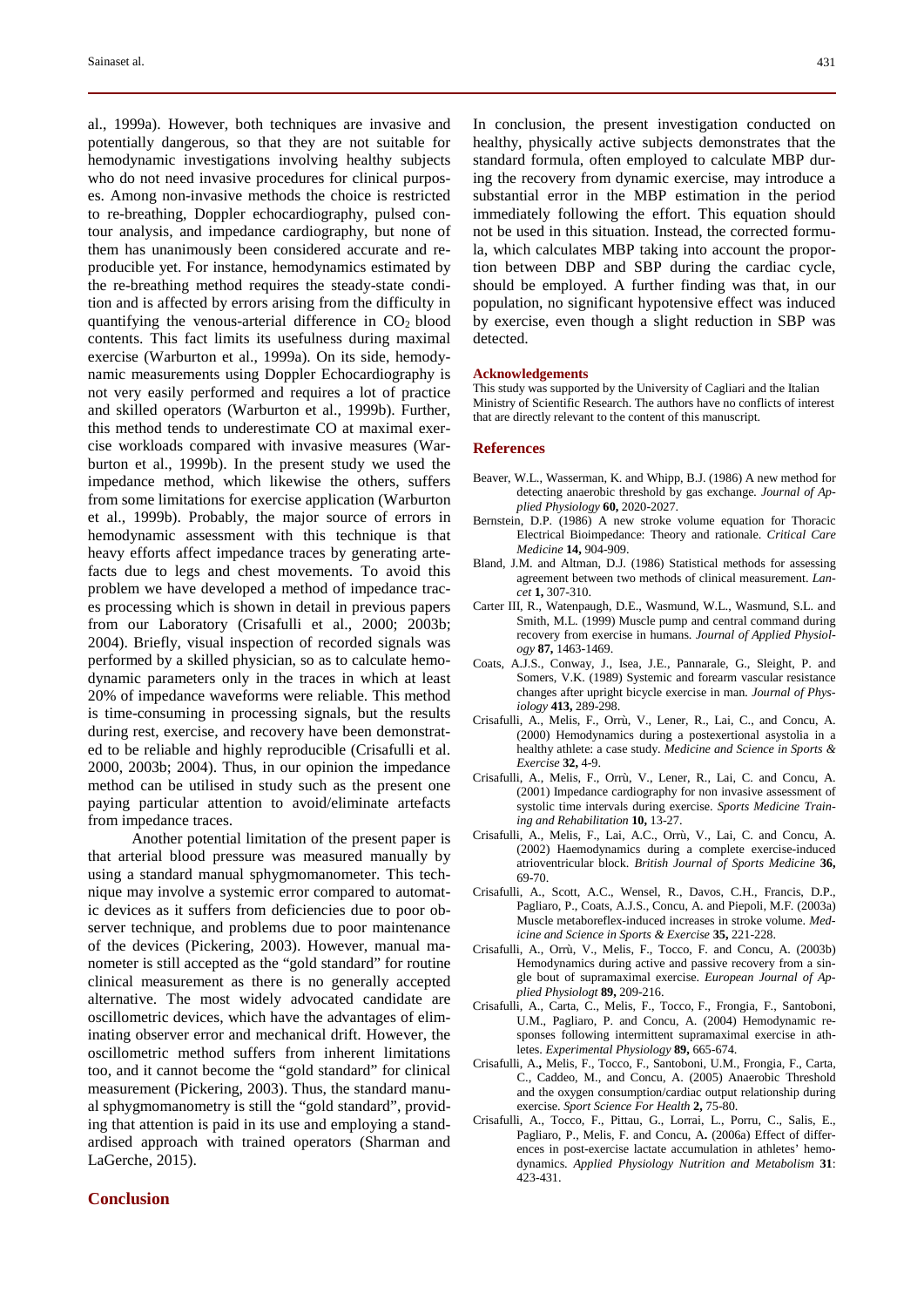- Crisafulli, A., Piras, F., Chiappori, P., Vitelli, S., Caria, M.A., Lobina, A., Milia, R., Tocco, F., Concu, A. and Melis. F. (2007) Estimating stroke volume from oxygen pulse during exercise. *Physiological Measurments* **28,** 1201-1212.
- Crisafulli, A., Piras, F., Filippi, M., Piredda, C., Chiappori, P., Melis, F., Milia, R., Tocco, F. and Concu, A. (2011) Role of heart rate and stroke volume during muscle metaboreflex-induced cardiac output increase: differences between activation during and after exercise*. Journal of Physiological Science* **61,** 385-394.
- de Almeida, W.S., de Jesus Lima, L.C., da Cunha, R.R., Simões, H.G., Nakamura, F.Y., Grubert, F. and Campbell, C.S.. (2010) Postexercise blood pressure responses to cycle and arm-cranking. *Science in Sports* **25,** 74-80.
- Eicher, J.D., Maresh, C.M., Tsongalis, G.J., Thompson, P.D. and Pescatello, L.S. (2010) The additive blood pressure lowering effects of exercise intensity on post-exercise hypotension. *American Heart Journal* **160,** 513-520.
- Fleg, J.L. and Lakatta, E.G. (1986) Prevalence and significance of postexercise hypotension in apparently healthy subjects. *American Journal of Cardiology* **57,** 1380-1384.
- Guidry, M.A., Blanchard, B.E., Thompson, P.D., Maresh, C.M., Seip, R.L., Taylor, A.L. and Pescatello, L.S. (2006) The influence of short and long duration on the blood pressure response to an acute bout of dynamic exercise. *American Heart Journal* **151,** e5-12.
- Halliwill, J.R., Minson, C.T. and, Joyner M.J. (2000) Effect of systemic nitric oxide synthase inhibition on postexercise hypotension in humans. *Journal of Applied Physiology* **89,** 1830-1836.
- Halliwill, J.R., Buck, T.M., Lacewell, A.N. and Romero, S.A. (2013) Postexercise hypotension and sustained postexercise vasodilatation: what happens after we exercise? *Experimental Physiology* **98,** 7-18.
- Halliwill, J.R., Sieck, D.C., Romero, S.A., Buck, T.M. and Ely, M.R. (2014) Blood pressure regulation X: what happens when the muscle pump is lost? Post-exercise hypotension and syncope. *European Journal of Applied Physiology* **114,** 561-578.
- Higginbotham, M.B., Morris, K.G., Williams, R.S., McHale, P.A., Coleman, R.E. and Cobb, F.R. (1986) Regulation of stroke volume during submaximal and maximal upright exercise in normal man. *Circulation Research* **58,** 281-291.
- Kenney, M.J. and Seals, D.R. Postexercise hypotension. (1993) Key features, mechanism, and clinical significance. *Hypertension* **22,** 653-664.
- Kilgour, R.D., Mansi, J.A. and Williams, P.A. (1995) Cardiodynamic responses during seated and supine recovery from supramaximal exercise. *Canadian Journal of Applied Physiology* **20,** 52- 64.
- Johnson, E.C., Hudson, T.L. and Greene, E.R. (1990) Left ventricular hemodynamics during exercise recovery. *Journal of Applied Physiology* **69,** 104-111.
- Lewis, R.P., Rittgers, S.E., Forester, W.F., and Boudoulas, H. (1977) A critical review of the systolic time intervals. *Circulation* **56,** 146-158.
- Lewis, S.F., Taylor, W.F., Graham, R.M., Pettinger, W.A., Schutte, J.E. and Blomqvist, C.G. (1983) Cardiovascular responses to exercise as functions of absolute and relative work load. *Journal of Applied Physiology* **54,** 1314-1323.
- MacDonald, J., Mac Dougall, J. and Hogben, C. (1999) The effects of exercise intensity on post exercise hypotension*. Journal of Human Hypertension* **13,** 527-531.
- MacDonald, J., Mac Dougall, J. and Hogben, C. (2000) The effects of exercise duration on post exercise hypotension. *Journal of Human Hypertension* **14,** 125-129.
- Marongiu, E., Piepoli, M., Milia, R., Angius, L., Pinna, M., Bassareo, P., Roberto, S., Tocco, F., Concu, A. and Crisafulli, A. (2013) Effects of acute vasodilation on the hemodynamic response to muscle metaboreflex. *American Journal of Physiology (heart and circulatory physiology)* **305,** H1387-1396.
- Miles, D.S., Sawka, M.N., Hanpeter, D.E., Foster, J.E., Doerr, B.M. and Basset Frey, M.A. (1984) Central hemodynamics during progressive upper and lower body exercise and recovery. *Journal of Applied Physiology* **57,** 366-370.
- Moore, R., Sansores, R., Guimond, V. and, Abboud, R. (1992) Evaluation of cardiac output by thoracic electrical bioimpedance during exercise in normal subjects. *Chest* **102,** 448-455.
- Moran, D., Epstein, Y., Keren, G., Laor, A., Sherez, J., and Shapiro, Y. (1995) Calculation of mean arterial pressure during exercise as a function of heart rate. *Applied Human Science* **14,** 293-295.
- Nottin, S., Vinet, A., Mandigout, S., Nguyen, L., Stecken, F., Ounissi, F., Lecoq, A. and Obert, P. (2002) Left ventricular dynamics during early recovery from maximal exercise in boys and men. *Medicine and Science in Sports & Exercise* **34,** 1951-1957.
- Piepoli, M., Coats, A.J.S., Adamopoulos, S., Bernardi, L., Feng, Y.H., Conway, J. and Sleight, P. (1993) Persistent peripheral vasodilatation and sympathetic activity in hypotension after maximal exercise. *Journal of Applied Physiology* **75,** 1807-1814.
- Piepoli, M. and Coats, A.J.S. (1994) Postexercise hypotension. *Hypertension* **23,** 677-678.
- Raine, N.M., Cable, T., George, K.P. and Campbell, I.G.. (2001) The influence of recovery posture on post-exercise hypotension in normotensive men. *Medicine and Science in Sports & Exercise*  **33,** 404-412.
- Pickering, T.G. (2003). What will replace the mercury sphygmomanometer? *Blood Press Monitor* **8,** 23-5.
- Richard, R., Lonsdorfer-Wolf, E., Charloux, A., Doutreleau, S., Buchheit, M., Oswald-Mammosser, M., Lampert, E., Mettauer, B., Geny, B. and Lonsdorfer, J. (2001) Non-invasive cardiac output evaluation during a maximal progressive exercise test, using a new impedance cardiograph device. *European Journal of Applied Physiology* **85,** 202-207.
- Rogers, G. and Oosthuyuse, T. (2000) A comparison of the indirect estimate of mean arterial pressure calculated by the conventional equation and calculated to compensate for a change in heart rate. *International Journal of Sports Medicine* **21,** 90-95.
- Sharman, J.E. and LaGerche, A. (2015) Exercise blood pressure: clinical relevance and correct measurement. *Journal of Human Hypertension* **29,** 351-358.
- Takahashi, T. and Miyamoto, Y. (1998) Influence of light physical activity on cardiac responses during recovery from exercise in humans. *European Journal of Applied Physiology* **77,** 305-311.
- Warburton, D.E., Haykowsky, M.J., Quinney, H.A., Humen, D.P. and Teo, K.K. (1999a) Reliability and validity of measures of cardiac output during incremental to maximal aerobic exercise. Part I: Conventional techniques. *Sports Medicine* **27,** 23-41.
- Warburton, D.E., Haykowsky, M.J., Quinney, H.A., Humen, D.P. and Teo, K.K. (1999b) Reliability and validity of measures of cardiac output during incremental to maximal aerobic exercise. Part II: Novel techniques and new advances. *Sports Medicine* **27,** 241-260.

## **Key points**

- The standard formula often employed to calculate mean blood pressure during recovery from exercise may introduce a substantial error in the estimation of this parameter;
- This equation should not be used in this situation;
- Instead a corrected formula, which calculates mean blood pressure taking into account the systolic and diastolic proportion during the cardiac cycle, should be employed.
- No significant hypotensive due to exercise effect was detected using this formula.